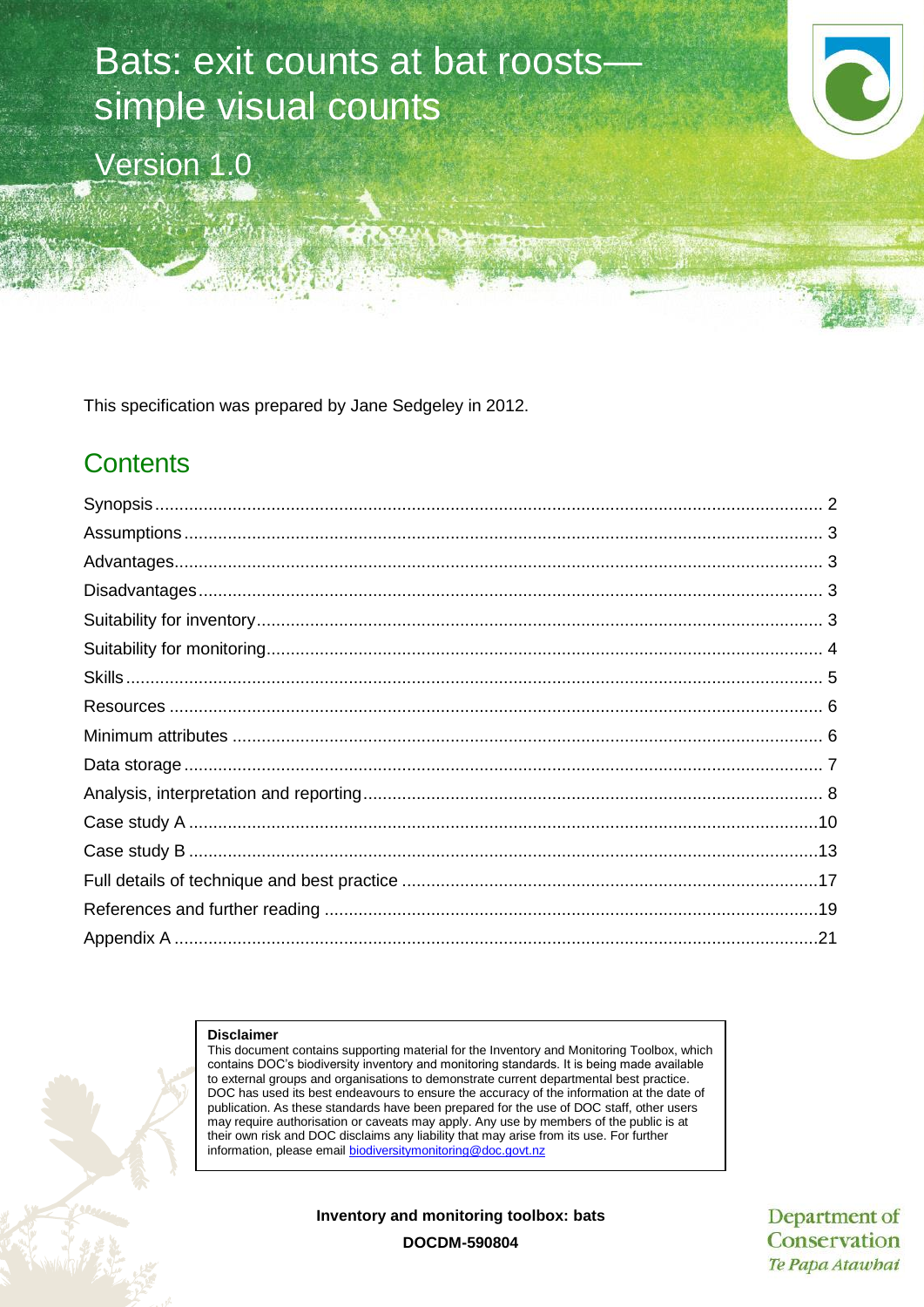# <span id="page-1-0"></span>**Synopsis**

Long-tailed bats start to leave roosts while it is still light and can be counted directly without the aid of cameras or video equipment. Observers outside a roost are best placed in positions where any flying long-tailed bats will be back-lit against the sky. Bat detectors can be used to alert observers to the presence of bats. Counts should begin before sunset and finish either when there is no further activity, activity has ceased for 15 minutes, or when it is too dark to see bats exiting clearly. Occasionally bats can loop around in the entrance of the roost (particularly at cave roosts) or exit and enter simultaneously. Therefore, it is frequently necessary to tally bats both exiting and entering roosts and record the net number exiting to obtain the most accurate estimate of the number of bats using the roost (Thomas & LaVal 1988; O'Donnell & Sedgeley 1999; Walsh et al. 2001; O'Donnell 2002).

Accuracy of counts will improve if several people watch the roost. It is useful to have more than one person watching a new roost site if precise exit holes are unknown and when a roost is known to have multiple exits. If large numbers of bats exit a roost, it is helpful to have one person observing the bats and the other recording the data. Alternatively, tally counters or electronic recording devices can be used as recording aids.

In some situations, such as at tree roosts, direct visual counts may be a little less accurate than counts derived from infrared cameras and video recorders. When O'Donnell & Sedgeley (1999) compared simultaneous counts of long-tailed bats derived from video cameras with direct counts made by observers, they found the observers underestimated numbers of bats by 4%. The observers most likely underestimated bat numbers because visibility from the ground was limited and bats continued to emerge after it was too dark to see them with the naked eye.

Under optimal conditions (warm temperatures, fine weather), watching roosts at dusk to see whether long-tailed bats emerge can be used as a technique for determining simple presence/absence and roost occupancy over time. Counting the number of long-tailed bats exiting a roost can also give a relatively accurate assessment of the total number of bats exiting a particular roost on a particular night. However, some bats may not leave the roost, so unless those remaining inside can be counted, the use of exit counts alone will always underestimate the total number of bats using a roost. It is seldom possible to count bats inside a tree roost, but there are techniques for counting bats roosting inside caves and buildings. See O'Donnell (2002) and 'Bats: counting inside roosts' (docdm-590915) for more details.

Roost counts are generally of limited value for obtaining accurate one-off estimates of population size or for monitoring population trends over time. Members of long-tailed bat colonies are usually spread among several communal roosts and many solitary roosts on any one night. Therefore, unless all roosts are known and are counted simultaneously, roost counts will always underestimate the total population by an indeterminate, and usually considerable, amount. Numbers of roosting bats are influenced by a range of factors such as temperature and other environmental conditions, and stage of the breeding season. Therefore, roost counts are of limited use for monitoring trends, unless factors influencing this variability are recorded and accounted for in any analyses. A few studies outside New Zealand have managed to use roost exit counts for monitoring purposes, but such approaches were statistically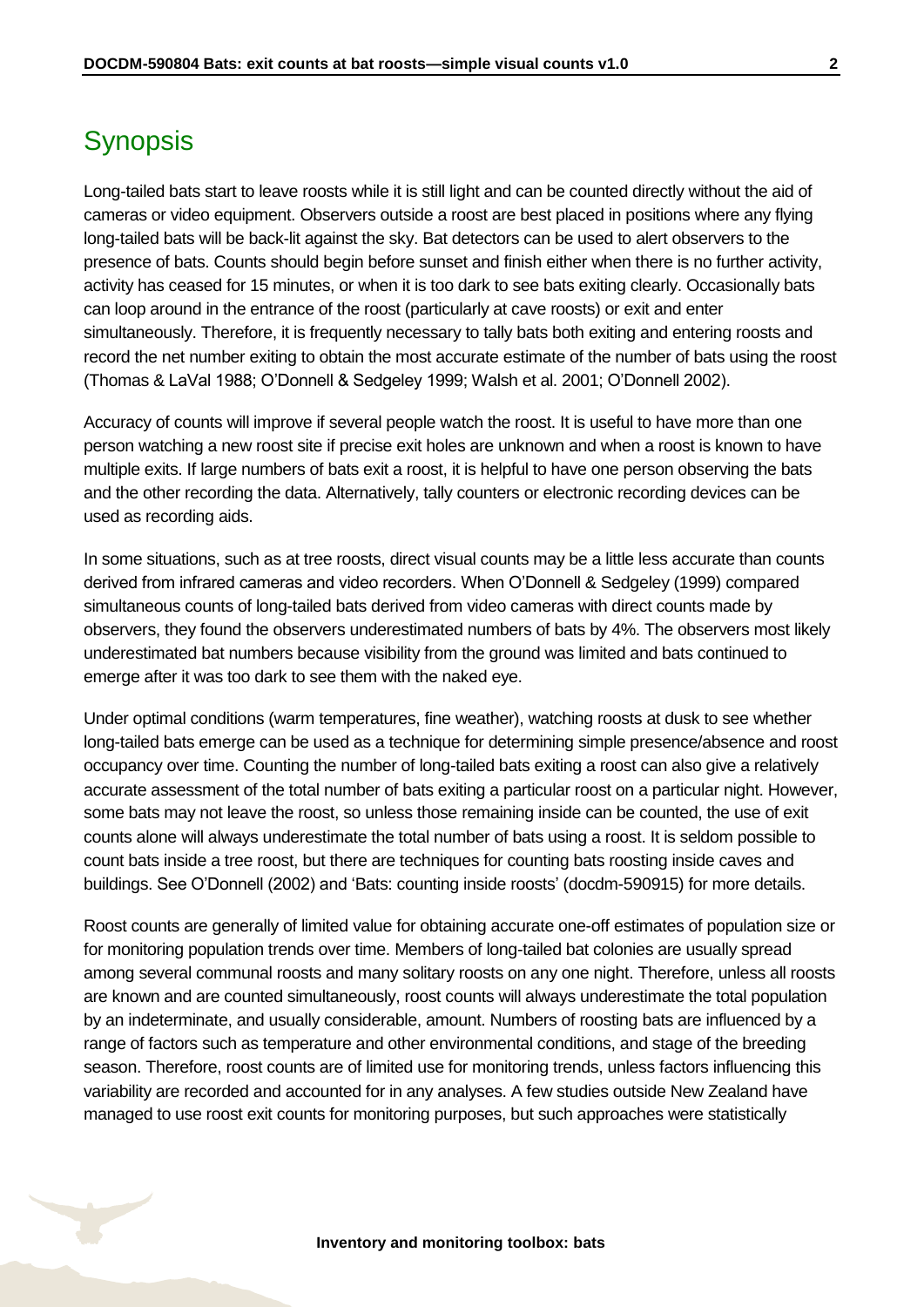challenging and similar analyses have not been useful for long-tailed bats. It is very easy to misinterpret roost-count data.

It is not possible to use observers to make direct counts of lesser short-tailed bats exiting their roosts because this species does not emerge until after dark. The only method currently available for obtaining accurate roost exit counts for lesser short-tailed bats is to use infrared cameras and recorders.

# <span id="page-2-0"></span>**Assumptions**

- Bats will leave roosts.
- All bats leave the roost.
- All exit holes have been accounted for.
- All individuals are visible.

## <span id="page-2-1"></span>Advantages

- This counting method is simple and requires no extra time at the roost to set up complex equipment.
- Because it is comparatively low in technology and resources, it is a relatively cheap method to use.
- Using observers to count and record the number of bats exiting roosts means no extra time is required to collate data (i.e. to review videotapes, cassette tapes or download data).

# <span id="page-2-2"></span>**Disadvantages**

- This method is only suitable for long-tailed bats and cannot be used for lesser short-tailed bats.
- Sometimes it is not possible to see roost exit holes from available viewing positions.
- If environmental conditions are unsuitable (e.g. cold or wet), bats may not exit roosts.
- At tree roosts, direct visual counts may be less accurate than counts derived from infrared cameras and recorders.
- Direct counts can only be used while it is still light enough to see bats. If information is required on activity at roost sites throughout the whole night, it is necessary to use other methods such as 'Bats: roost occupancy and indices of bat activity—infrared beam counters' (docdm-131260).

# <span id="page-2-3"></span>Suitability for inventory

- Provided environmental conditions are suitable for emergence, this method can be used to determine simple presence/absence at roost sites.
- With an unobscured view of roost entrances, this method can provide an accurate count of bats exiting a particular roost on a particular night, although for tree roosts, this method is possibly not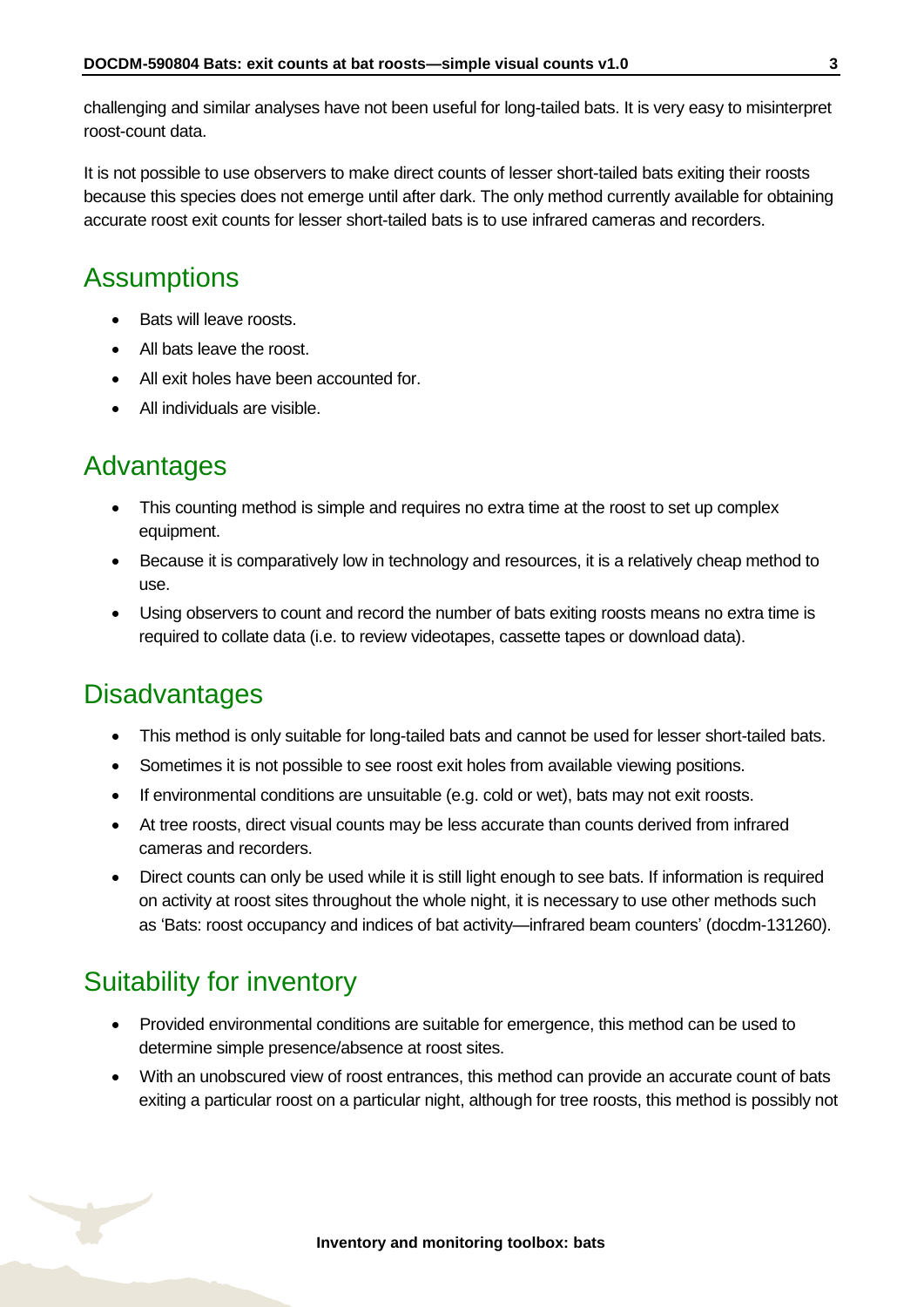quite as accurate as counts derived using infrared cameras. Cameras may be less efficient when trying to cover large roost exit holes such a cave entrances.

- Exit counts at tree roosts will usually be poor estimators of the number of bats using a roost because it is seldom possible to count bats remaining inside. It may sometimes be possible to count bats inside caves and buildings to achieve a more accurate count of the total number of bats using a roost (e.g. O'Donnell 2002; 'Bats: counting inside roosts'—docdm-590915).
- Roost counts are usually poor estimators of total population size. Members of a bat colony or population are usually spread among several communal roosts and a large number of solitary roosts on any one night. For example, long-tailed bats in Eglinton Valley, Fiordland, occupied communal roosts for an average of 1–2 nights, and each colony circulated around > 150 trees. They occupied on average > 7 communal roosts each night and an unknown number of solitary roosts (O'Donnell & Sedgeley 2006). These behaviours make it almost impossible to locate all long-tailed bat roost sites, and impractical to count at all known roost sites. Therefore, minimum population estimates derived from roost counts will always be directly correlated to sampling effort and the number of roosts found during the sampling period.

# <span id="page-3-0"></span>Suitability for monitoring

Roost counts can give a reasonably accurate assessment of the total number of bats exiting a particular roost on a particular night. In some situations, exit counts can be used to monitor trends in roost use of a particular roost over time (i.e. for how many years the roost is occupied, and by how many bats). For example, long-tailed bats have been counted intermittently at Grand Canyon Cave near Piopio for over 50 years. This includes a period when the cave was monitored more intensively over 8 consecutive years (O'Donnell 2002). However, collecting adequate roost-count data for monitoring purposes will generally be impractical and expensive in terms of time and human resources, and resulting data are difficult to interpret, due to the following factors:

- The majority of long-tailed bat roosts are in tree cavities. Long-tailed bats seldom occupy tree roosts for more than 1–2 days.
- Members of a bat colony or population are always spread among several communal roosts and a large number of solitary roosts on any one day.
- These behaviours make it almost impossible to locate all long-tailed bat roost sites, and impractical to count at all known roost sites. Therefore, minimum population estimates derived from roost counts will always be directly correlated to sampling effort and the number of roosts found during the sampling period. Trying to interpret data when sampling effort varies from year to year is problematic.
- Numbers of roosting bats are influenced by a range of factors such as temperature and other environmental conditions, and stage of the breeding season. Therefore, roost counts are of limited use for monitoring trends, unless factors influencing this variability are recorded and accounted for in any analyses.
- It is difficult to interpret simple counts from roosts. Such counts are generally highly variable, often fluctuating from night to night, seasonally, and from year to year, thus making statistical interpretation of raw count data problematic (Walsh et al. 2001).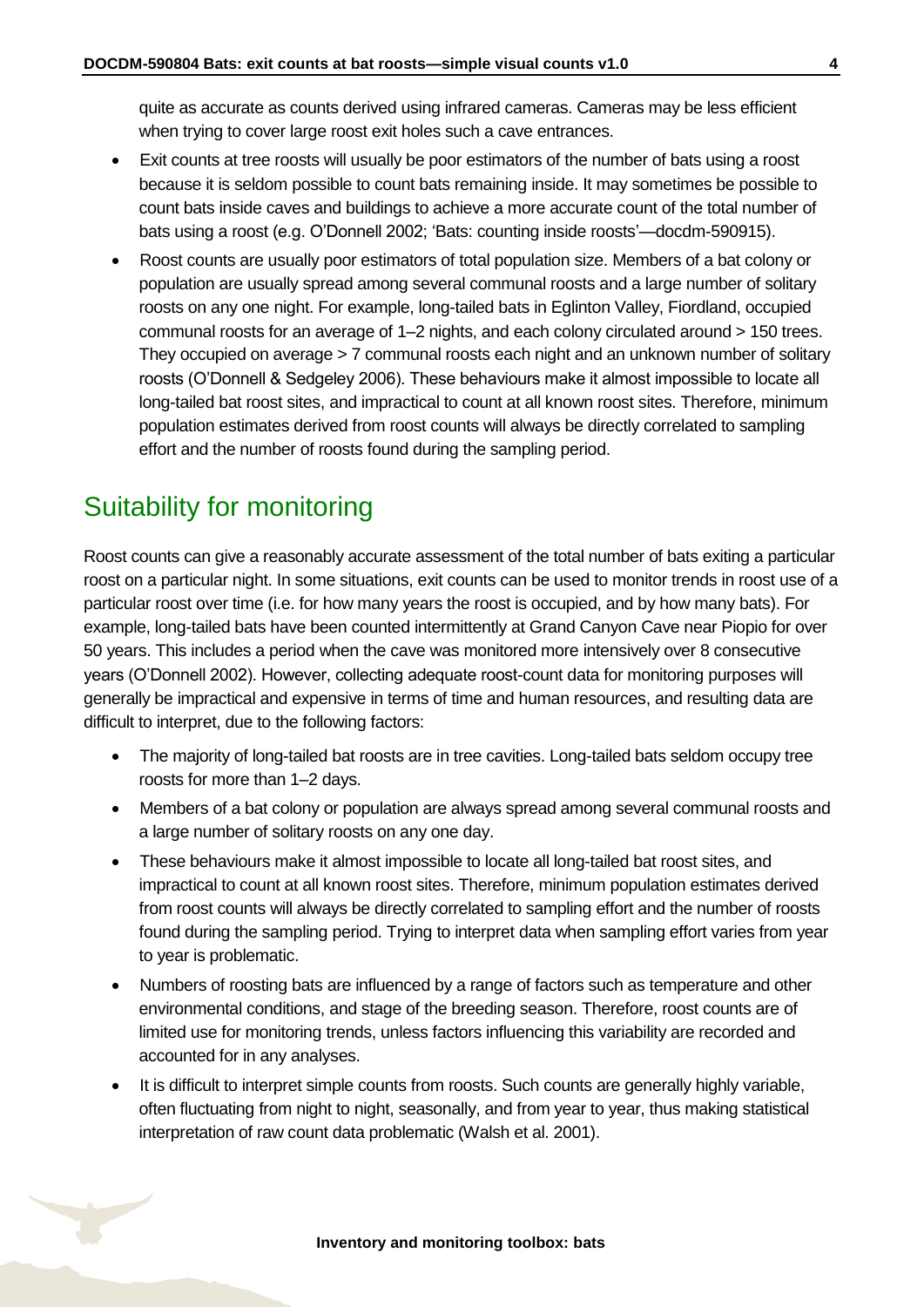Studies have also shown that roost counts are poor estimators for monitoring population trends in longtailed bats over time because changes in average roost counts do not always reflect changes in population (see ['Case study A';](#page-9-0) Pryde et al. 2005).

# <span id="page-4-0"></span>**Skills**

Unless inventory and monitoring are to be undertaken at known roosts, workers will need skills to locate new roosts, in addition to the skills necessary for conducting and interpreting the roost counts.

#### Skills required for finding roosts

Workers must be able to:

- Demonstrate a basic level of bushcraft and be comfortable working at night.
- Identify areas of bat activity by using bat detectors to survey for bat calls. See 'Bats: counting away from roosts—bat detectors on line transects' (docdm-590701), and 'Bats: counting away from roosts—automatic bat detectors' (docdm-590733) for more information.
- Set up harp traps or construct mist net rigs in areas of bat activity. The section on 'Catching bats' in the 'DOC best practice manual of conservation techniques for bats' (docdm-131465) contains information on trap construction and how to place traps to optimise capture rates.
- Handle bats competently and humanely.
- Be able to identify species of bat; age, sex, and measure bats.
- Meet minimum standards—anyone wishing to catch and handle bats must receive appropriate training and must meet the minimum requirements for catching, handling, examining, measuring, and releasing bats described in the 'DOC best practice manual of conservation techniques for bats' (docdm-131465).
- Attach radio transmitters and use radio-tracking to follow tagged bats and locate their communal roosts (see 'Bats: trapping at roosts—estimating survival and productivity'—docdm-590867).

#### Skills required for conducting roost counts

With minimal training, anyone can conduct direct visual counts of long-tailed bats exiting roosts. Workers need to:

- Have reasonable observational skills.
- Be able to visually identify flying long-tailed bats.
- Be able to operate a bat detector and identify bat calls.
- Be comfortable working at night in the dark, and at times alone.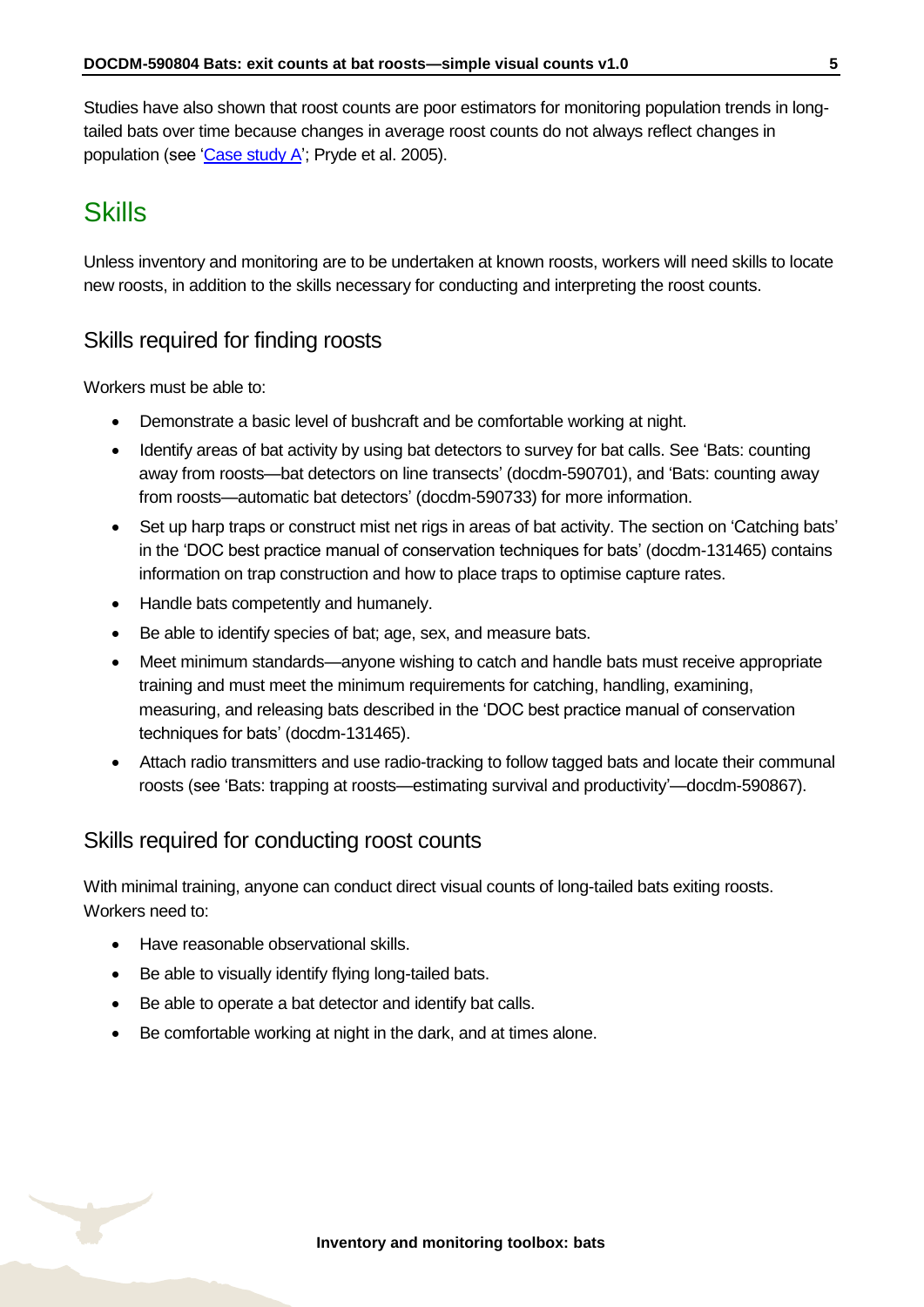#### <span id="page-5-0"></span>Resources

At known roost sites, this counting method is comparatively low in technology and resources. Requirements are simple: one or two observers, notebooks, a watch, torches and bat detectors.

### <span id="page-5-1"></span>Minimum attributes

Consistent measurement and recording of these attributes is critical for the implementation of the method. Other attributes may be optional depending on your objective. For more information refer to ['Full details of technique and best practice'](#page-16-0).

DOC staff must complete a 'Standard inventory and monitoring project plan' (docdm-146272).

The minimum attributes to record will depend on the aims of the study. If the aim is simply to document how many bats leave a roost, observers only need to record the total numbers exiting and entering, then calculate net emergence (number exiting minus number entering). If the study aims to investigate timing and patterns of emergence, it will be necessary to record exact times that bats exit and enter. It is important to record temperature and weather variables because these can influence patterns of emergence (and even whether the bats will emerge at all). Recording time of first emergence is useful for planning further counts, to ensure observers arrive at the roost in time to count all the bats.

Minimum attributes to record:

- Observer's name and contact details
- Location (place name, GPS coordinates)
- Roost type (tree cavity, under bark, cave, building, etc.) and any roost identification (roost number, cave name, etc.)
- A sketch of the roost showing location of exit holes
- Start time, finish time
- Start temperature, finish temperature
- Weather conditions (cloud cover, wind, rain)
- Time of first bat activity, i.e. the time the first bat exited or entered

Depending on aims of study, record one or more of the following:

- Total number of bats exiting and entering
- The time each bat entered or exited the roost
- Tally of the number of bats entering and exiting for defined intervals (e.g. time periods of 5 or 10 minutes)
- Net number of bats exiting the roost (number exiting minus number entering)
- Time of last bat activity, i.e. the time the last bat exited or entered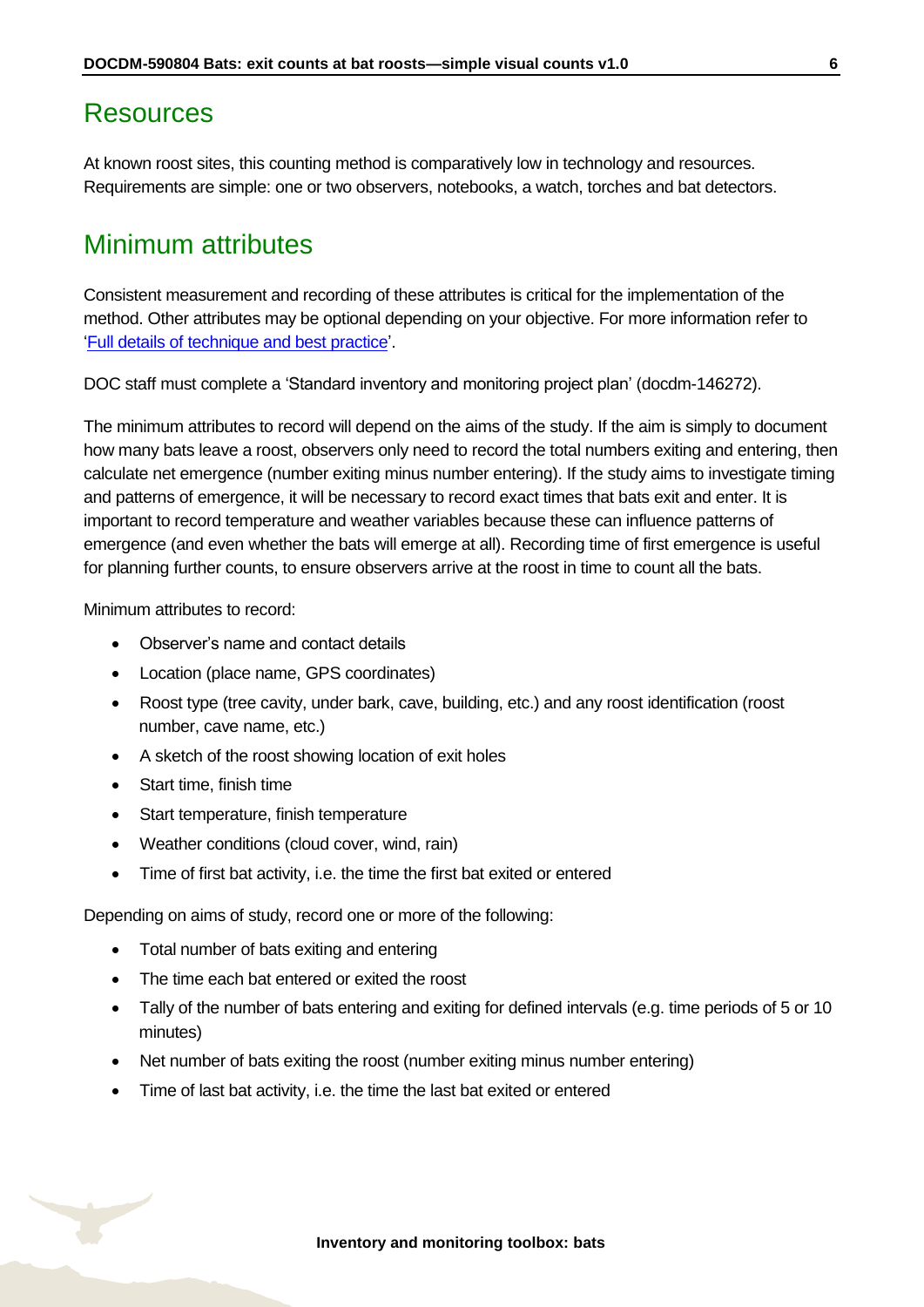Minimum attributes can be recorded in the field on a standardised recording sheet—see 'Blank field sheet: roost counts' (docdm-131425). The blank reverse side of the form can be used to sketch the roost and provide information on the location of the exit holes and the best places to stand to observe the bats.

### <span id="page-6-0"></span>Data storage

Forward copies of completed survey sheets to the survey administrator, or enter data into an appropriate spreadsheet as soon as possible. Collate, consolidate and store survey information securely, also as soon as possible, and preferably immediately on return from the field. The key steps here are data entry, storage and maintenance for later analysis, followed by copying and data backup for security.

Summarise the results in a spreadsheet or equivalent. Arrange data as 'column variables', i.e. arrange data from each field on the data sheet (date, time, location, plot designation, number seen, identity, etc.) in columns, with each row representing the occasion on which a given survey plot was sampled.

If data storage is designed well at the outset, it will make the job of analysis and interpretation much easier. Before storing data, check for missing information and errors, and ensure metadata are recorded.

Storage tools can be either manual or electronic systems (or both, preferably). They will usually be summary sheets, other physical filing systems, or electronic spreadsheets and databases. Use appropriate file formats such as .xls, .txt, .dbf or specific analysis software formats. Copy and/or backup all data, whether electronic, data sheets, metadata or site access descriptions, preferably offline if the primary storage location is part of a networked system. Store the copy at a separate location for security purposes.

Roost count results are best summarised in a spreadsheet (e.g. Microsoft Excel). Columns in the spreadsheet should include all data recorded on the original field sheet because the influences of factors such as location, observer, weather, etc. need to be accounted for in future analyses. At the time of writing, there are no standardised spreadsheets or databases maintained by the DOC to store bat roost-count data.

However, counts could be recorded in the DOC bat database. Each DOC conservancy should have a separate Excel spreadsheet for this purpose, with access rights held by the conservancy bat contact (see 'Bat Recovery Group contacts'—docdm-132033). If a conservancy has not set up its own spreadsheet, one can be created using the 'National bat database template' (docdm-213136). See the 'Canterbury Conservancy bat database' (docdm-213179) for an example of a spreadsheet containing data. Many of the data entry fields will not be relevant, but there are fields for location, GPS coordinates and for comments that could be used to describe count results (Fig. 1).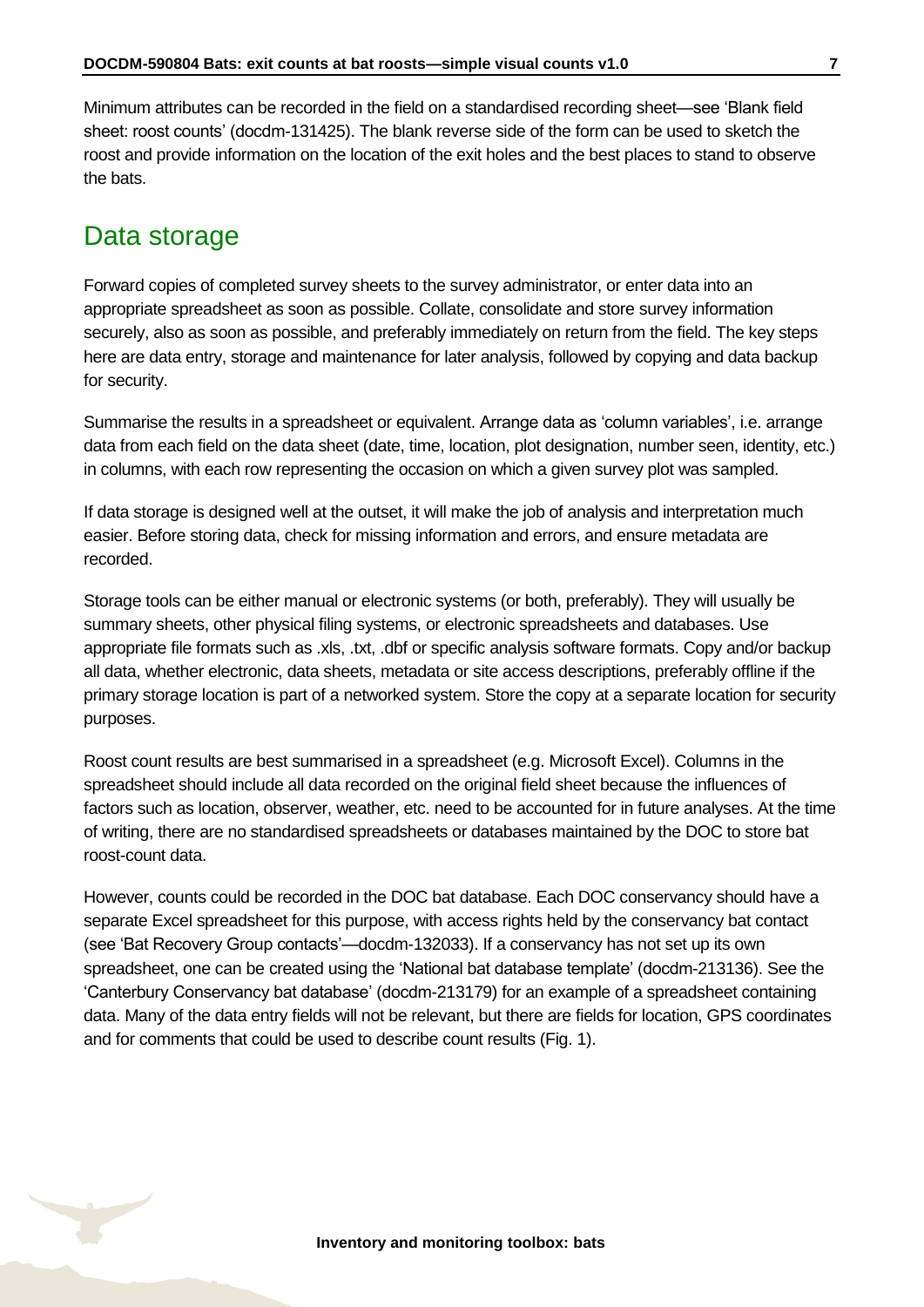| Record Humber 2499   | Department of Conservation - Bat Database Data Entry |                                   |                                           |
|----------------------|------------------------------------------------------|-----------------------------------|-------------------------------------------|
| Conservancy          | Bat Species*                                         | Date*<br>٠                        | Altitude (m)                              |
| Area                 | Location*<br>$\overline{\phantom{a}}$                |                                   |                                           |
| Map sheet<br>number. | Observer*                                            | Address*                          | ×                                         |
| Easting GR*          | Wind*<br>Min Temp                                    | Dusk Temp                         | Sunset Time*<br>Sunrise Time*             |
| Northing GR*         | Rain*<br>$\overline{\phantom{a}}$                    |                                   |                                           |
| <b>Bat Detector*</b> | Time<br>۳<br>Start*                                  | Time<br>Survey Method*<br>Finish* | $\bullet$                                 |
| Tape Recorder*       | Bat Passes*<br>۰                                     | End Easting GR**                  |                                           |
| :VOR<br>setting*     | Habitat<br>Description*<br>۰                         | End Northing GR**                 | ** - Must be entered for transect surveys |
| Frequency*           | Comments                                             |                                   |                                           |

Figure 1. Data entry page from the DOC bat database.

### <span id="page-7-0"></span>Analysis, interpretation and reporting

Seek statistical advice from a biometrician or suitably experienced person prior to undertaking any analysis.

This method measures:

- Simple presence/absence
- Presence/absence over time (roost occupancy)
- Total number of bats exiting a particular roost on a particular night
- Changes in number of bats exiting roosts over time

Results can be presented in a number of ways. Simple statistics for comparison can be calculated, such as maximum count (either the highest number of bats exiting any roost during the sampling period, e.g. Fig. 2), or the sum of the number of bats using simultaneously occupied roosts. Alternatively, average counts per night or per year can be calculated. Raw data can be graphed and used to show daily patterns at single roosts or averaged to show seasonal patterns at several roosts (e.g. Fig. 2.) Simple interpretations include statements like: 'There were 37 long-tailed bats occupying roost number 165 in the Eglinton Valley on 10/10/03', or 'An average of  $34 \pm 2$  SE long-tailed bats emerged from roosts in the Eglinton Valley in summer 2004'. Also see the results section in O'Donnell & Sedgeley (1999).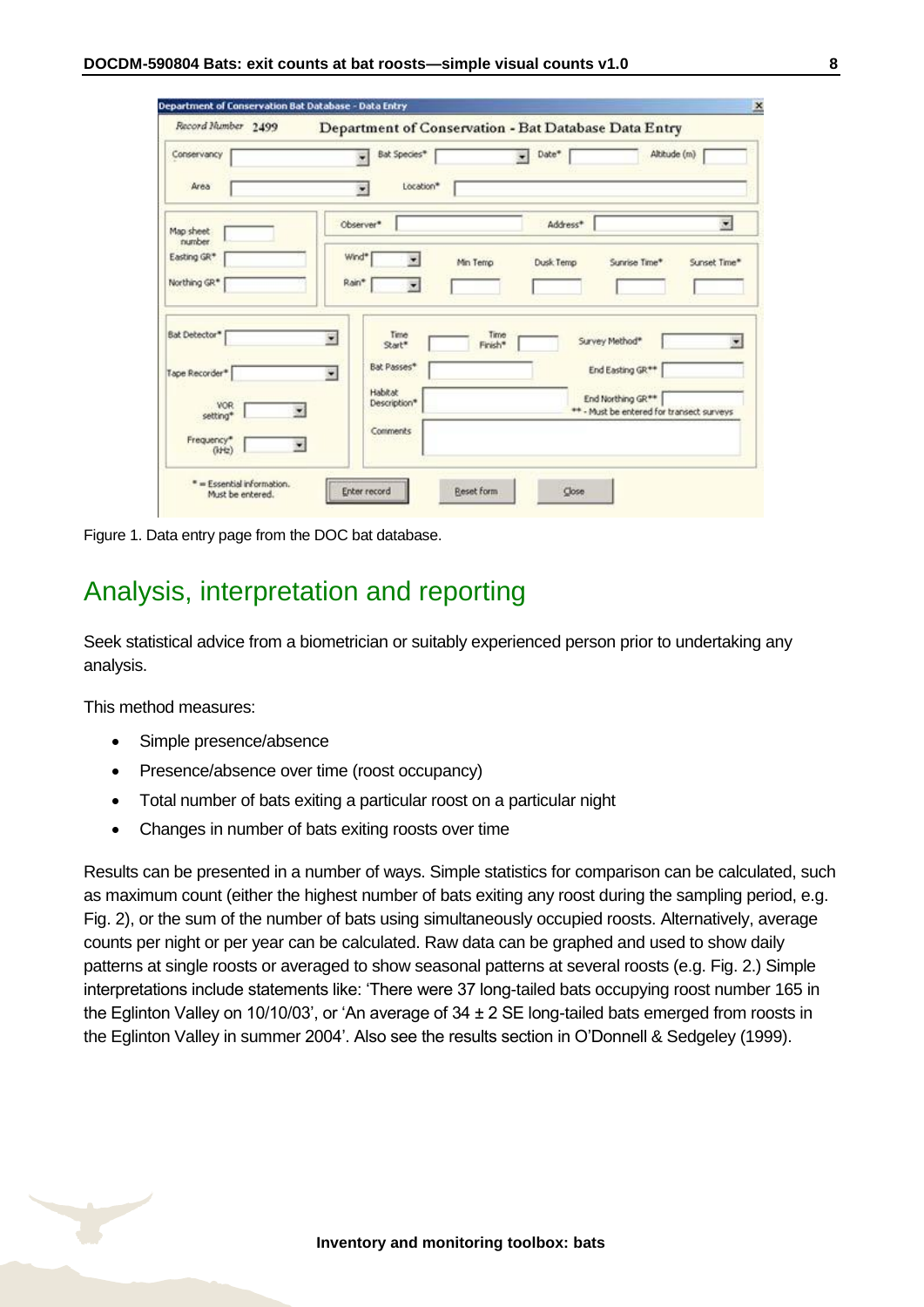



However, simple descriptive statistics are of limited use for inferring anything about population size and trend. Nowhere has it been demonstrated that there is a consistent correlation between numbers of long-tailed bats exiting roosts and population size. For example, studies at Grand Canyon Cave near Piopio; Eglinton Valley, Fiordland; and near Geraldine, South Canterbury show that in comparison with known numbers of banded bats, maximum roost counts for a season underestimate total population size up to 40%. The maximum count of bats using Grand Canyon Cave was 250 bats roosting inside and 338 exiting, but total number of bats banded at the cave is 1874 bats. In the Eglinton Valley study, long-tailed bats occupied several tree roosts on any given day, but it was not possible to conduct counts simultaneously. The maximum number of bats observed exiting an individual roost was 126 bats, far less than the total number of > 300 banded bats in the study area. This was also the case for roost counts made in South Canterbury where the maximum number of bats exiting individual tree roosts was 32 bats, but there were > 150 banded bats present in the study population.

Case studies A and B provide examples of how difficult it can be to interpret trends from the raw data of simple roost exit counts. [Case study A](#page-9-0) shows that exit counts from roost trees occupied during summer months in the Eglinton Valley did not reflect the population declines that were evident from a mark-recapture study (Pryde et al. 2005). [Case study B](#page-12-0) shows that data from roost counts undertaken as part of the National Bat Monitoring Programme in the UK were being misinterpreted. In some cases, the initial interpretation of simple counts resulted in researchers suggesting populations were declining, whereas the correct statistical analysis indicated the opposite trend (Walsh et al. 2001).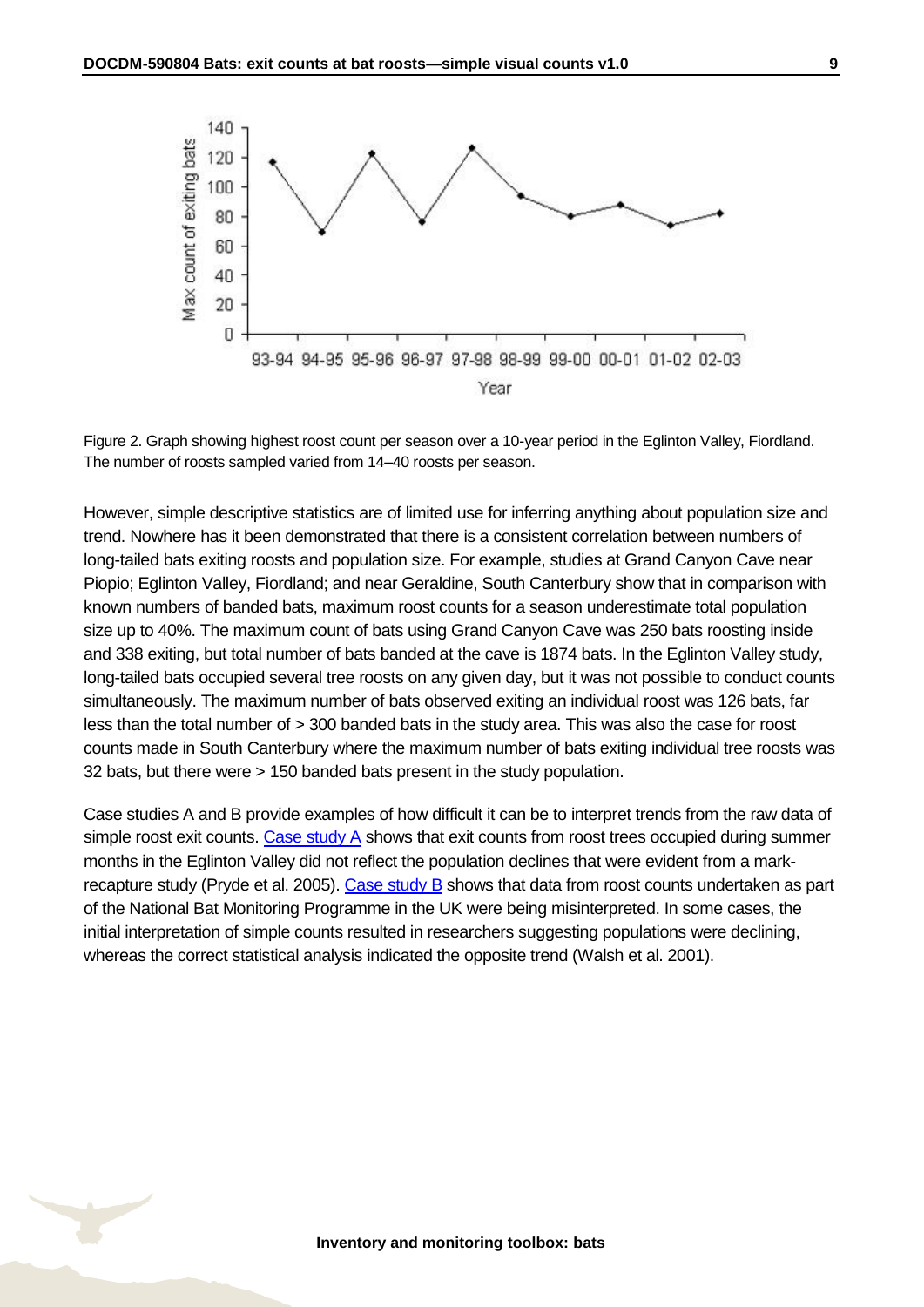# <span id="page-9-0"></span>Case study A

**Case study A: visual counts of long-tailed bats exiting roosts in the Eglinton Valley as a method for monitoring changes in population size**

#### **Synopsis**

Long-tailed bats are classified as an endangered species and at the beginning of this study (1993) there was a perception that the species was declining. At the time, there were no techniques available to assess whether populations were decreasing, stable or increasing. Undertaking exit counts at tree roosts was one of the methods used to assess trends in a population of long-tailed bats in the Eglinton Valley, Fiordland.

#### **Objectives**

The aim of this case study is to assess whether changes in roost exit counts reflected changes in the bat population, by comparing roost counts with results from a concurrent mark-recapture study.

#### Sampling design and methods

Roosts were located by following radio-tagged bats (caught on their foraging grounds) to tree cavities each day during summer field trips. The bat population was spread over many roosts on any one night and it was usually impossible to count more than one roost on any given night because of logistical and practical constraints. Roost exit counts began 30 minutes before sunset and finished when it was too dark to see.

Roost counts were compared with population estimates derived from a mark-recapture study (Pryde et al. 2005). In that study, bats were caught and recaptured annually in a random sample (< 10%) of roosts using harp traps (Sedgeley & O'Donnell 1996) during January and February, when young of the year began flying. Bats were marked with 2.9 mm flanged bat bands (from The Mammal Society, UK).

#### **Results**

Overall, 357 roost exit counts were made. The count data is graphed in Fig. 3. Average counts showed little fluctuation from year to year and maximum counts were highly variable, showing no particular trend or pattern.

In the mark-recapture study, bats were caught in a consistent manner over the 10-year study period, and 5286 captures, representing 1026 individuals, were made. Three methods of population estimation were used to analyse the bat capture data (program MARK, minimum number alive (MNA), and population viability analysis (PVA)). In contrast with the count data, all three population estimates derived from capture data showed a clear trend of decline, driven largely by population crashes in 1996 and between 1999 and 2001 (Fig. 4). See Pryde et al. (2005) for more details.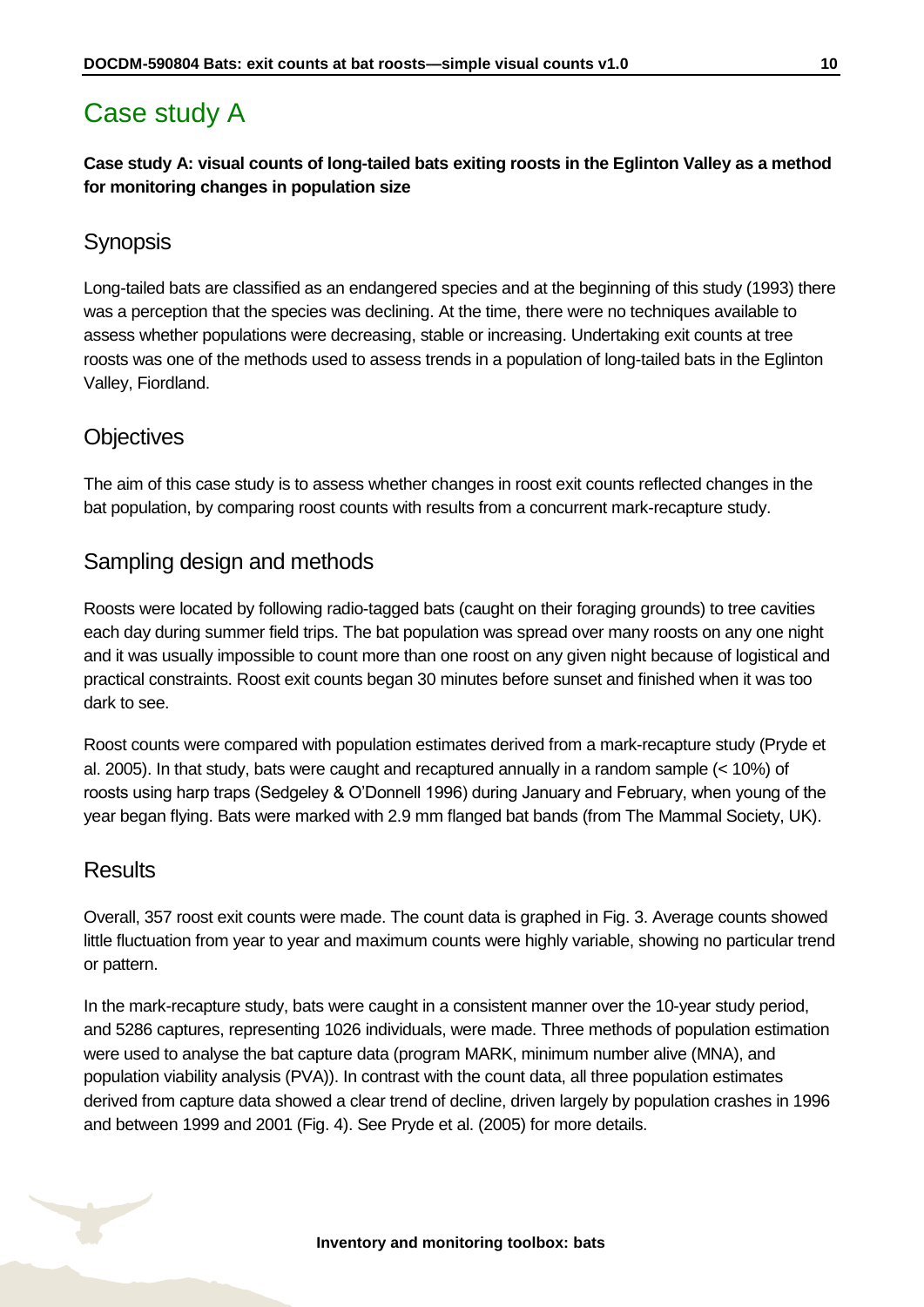





Figure 4. Graph showing three methods of population estimation of adult female long-tailed bats in the Eglinton Valley, Fiordland, from 1995 to 2002. Data points labelled MARK use the recapture rates from program MARK, MNA indicates the minimum number alive per year, and PVA uses the survival rates from MARK combined with productivity rates in a matrix model. All methods combine the data for three sub-populations. In contrast with roostcount data (Fig. 3), declines were identified in 1996 and 1999–2001 (after Pryde et al. 2005).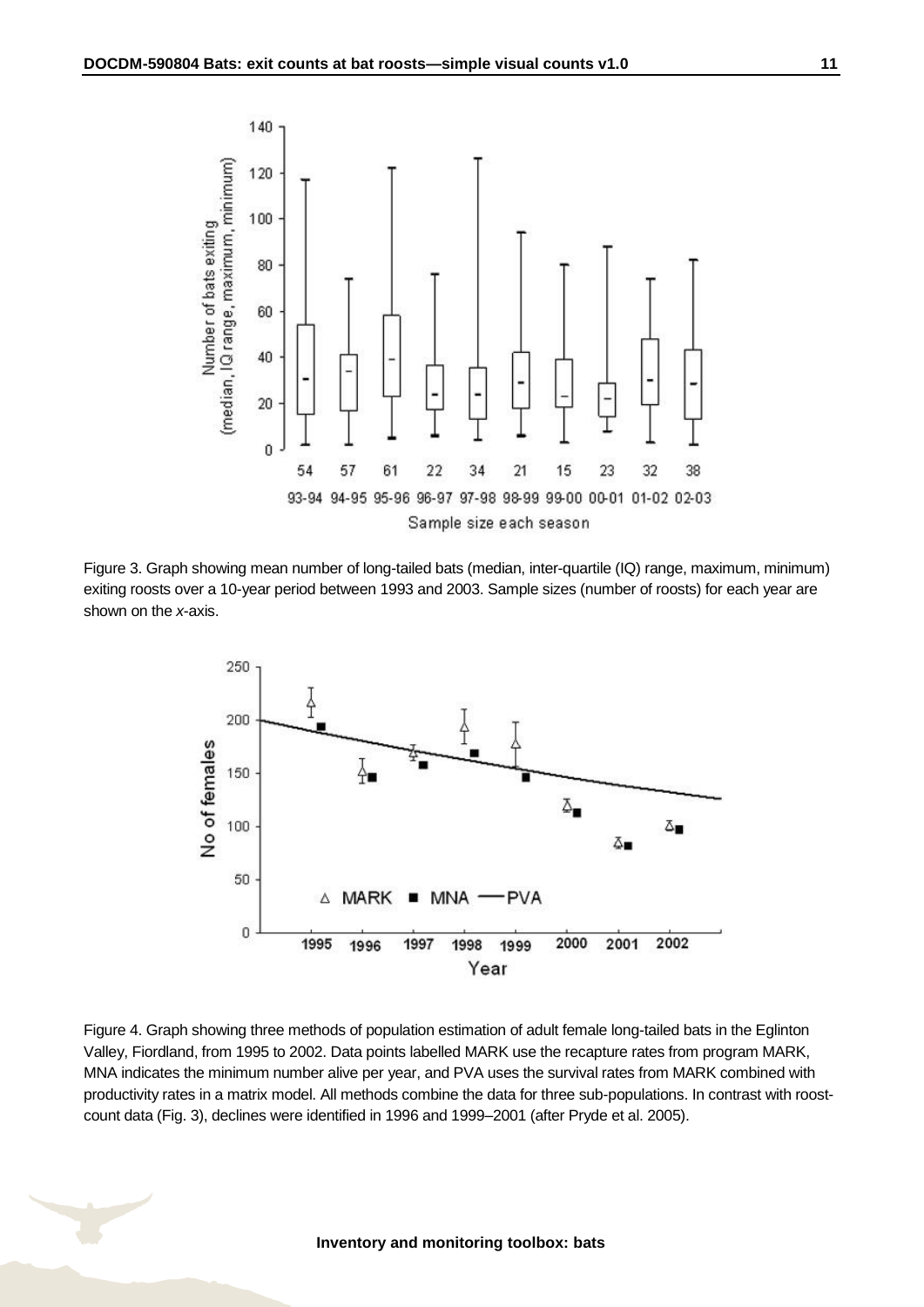#### Limitations and points to consider

These results suggest that for long-tailed bats, exit counts at roosts may not be sufficient to pick up changes in numbers of bats at the population level.

Interpreting long-tailed bat roost-count data is extremely problematic. Banding data showed that the minimum number of banded bats alive in the Eglinton Valley study area was around 300 bats. However, the maximum roost count in the study was 126 bats. Therefore, the entire population probably never roosted together in the same tree during the 10-year study period. Average roost counts were around 34 bats, which is presumably the optimal roosting group size in Eglinton Valley. This means colony members are usually spread among several communal roosts and a large number of solitary roosts on any one day. Bats also changed roost sites almost every day and banding data showed composition of individuals using roosts also changed on a regular basis.

An examination of the banding data revealed why roost counts did not reflect changes in the population. The bat population was split into three sub-colonies or roosting groups. Each group had a distinct roosting area and individuals belonging to one group seldom roosted with individuals from another group. The population declines in 1996 and 2001 were associated with increases in numbers of introduced predators. Although only one of the three roosting groups was affected, all but eight of its members disappeared, presumably by being preyed upon. However, because members of the three sub-colonies seldom mixed, the average roost count did not change, despite loss of one third of the population.

Population estimates from roost counts can be improved by locating as many roosts as possible in an area and conducting exit counts simultaneously (e.g. as occurred in the lesser short-tailed bat monitoring programme in Rangataua Forest, see Specht 2002) and summing maximum counts. However, this approach is likely to be prohibitively expensive for long-tailed bats because such a study would require a large number of radio-transmitters, radio-tracking equipment, and personnel to locate roosts, and it would be virtually impossible to locate all long-tailed bat roost sites in an area.

Results from this case study suggest that mark-recapture methods to estimate long-tailed bat population size and survival are more appropriate methods for monitoring population trends. See 'Bats: trapping at roosts—estimating population size' (docdm-590819) and 'Bats: trapping at roosts—estimating survival and productivity' (docdm-590867) for further information.

#### References for case study A

- Pryde, M.A.; O'Donnell, C.F.J.; Barker, R.J. 2005: Factors influencing survival and long-term population viability of New Zealand long-tailed bats (*Chalinolobus tuberculatus*): implications for conservation*. Biological Conservation 126*: 175–185.
- Sedgeley, J.A.; O'Donnell, C.F.J. 1996: Harp-trapping bats at tree roosts in tall forest and an assessment of the potential for disturbance. *Bat Research News 37*: 110–114.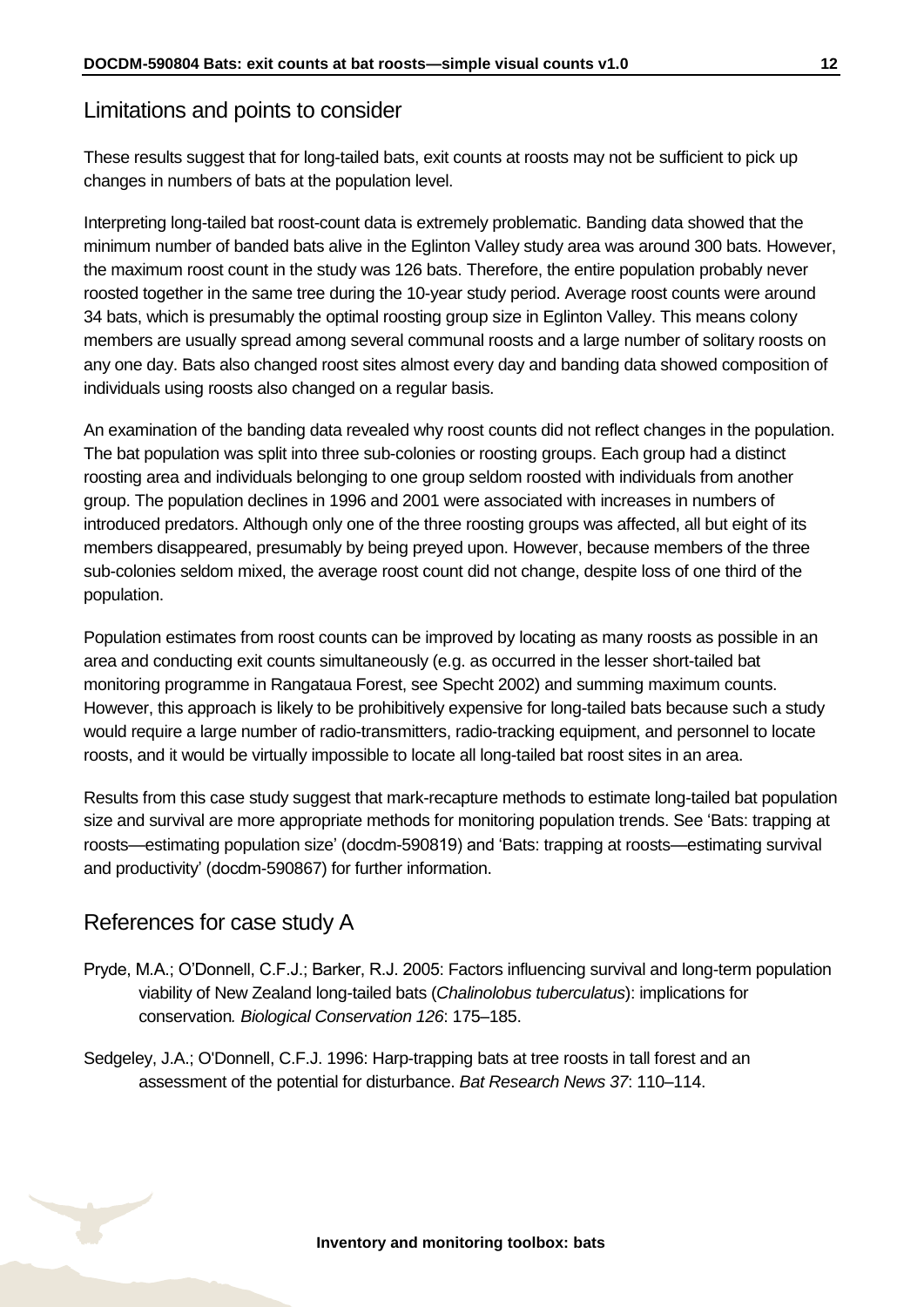Specht, P. 2002: Short-tailed bat population census 2002*.* Report to the Department of Conservation, Ōhakune Field Centre, Ōhakune (unpublished).

# <span id="page-12-0"></span>Case study B

**Case study B: using appropriate analysis tools for monitoring population change: the example of lesser horseshoe bats in the UK**

#### **Synopsis**

Effective bat conservation relies on gathering information to identify changes in populations that are of conservation concern. Like conservation managers in New Zealand, bat researchers in the UK have been investigating ways of treating roost counts as indices of relative abundance in an effort to monitor population trends in threatened bats (National Bat Monitoring Programme (NBMP), Walsh et al. 2001). The NBMP uses field and waterway surveys on foraging grounds, and counts at summer maternity colonies and hibernation sites to survey and monitor 17 species of bats. While developing this programme, the UK researchers identified and demonstrated the need for more detailed and specialised statistical analysis of roost count data to examine population trends. Early single-species case studies showed that simple counts were being misinterpreted; in some cases initial interpretation of simple counts resulted in researchers suggesting populations were declining, whereas the correct statistical analysis indicated the opposite trend (Walsh et al. 2001).

#### **Objectives**

The primary aim of the NBMP is to produce statistically-defensible population trend data for all resident UK bat species. The objective of this case study is to describe some of the lessons learnt from analysis of counts of lesser horseshoe bats (*Rhinolophus hipposideros*) at roost sites—particularly the need for correct statistical analysis so that potential trends in counts are not misinterpreted.

#### Sampling design and methods

Lesser horseshoe bat colony counts are undertaken between 29 May and 17 June annually. Surveyors are asked to count numbers of bats emerging from roosts at sunset on two evenings during the survey period. Surveyors choose their own roosts. In 2005, c. 40 volunteers counted at 99 sites across the known range of the species in the south-western UK (Bat Conservation Trust 2005).

#### **Results**

There are now many complex statistical modelling techniques widely available to assist with analysing bat counts. For example, a wide range of Generalized Linear Modelling techniques (McCullagh & Nelder 1989) are now much more accessible, and are included in most statistical software packages. Non-linear modelling is also more achievable using the larger statistical packages (e.g. SPLUS and R).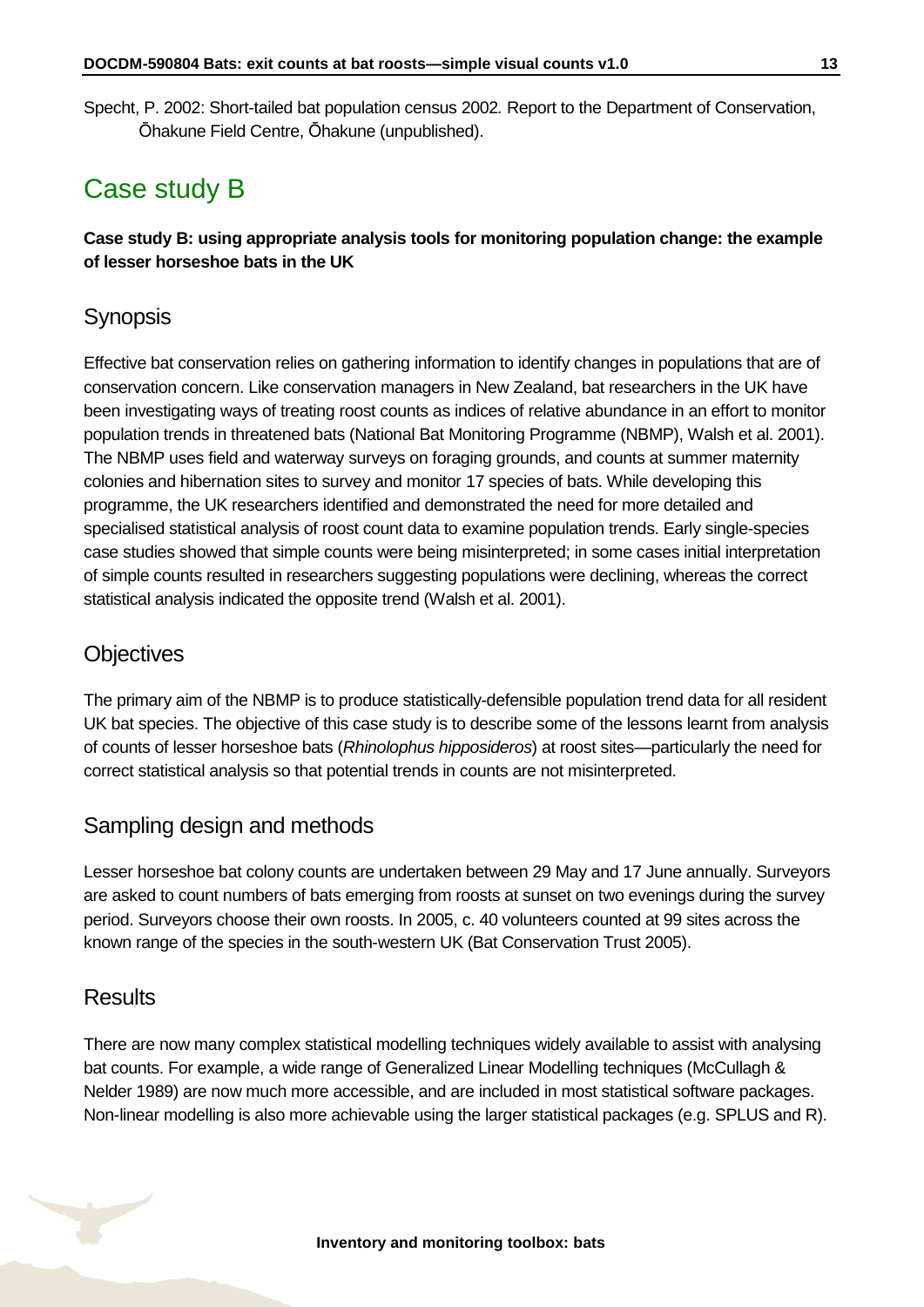These techniques have been applied to counts of lesser horseshoe bats in an effort to elucidate population trends.

Several interpretations of the lesser horseshoe bat survey data have been published. The interpretations varied because (a) analyses were conducted at different stages of the monitoring programme, and (b) data were analysed using different statistical techniques. A decrease in average counts of bats from UK roosts in the first 3 years of the programme (1993–1995) raised early concerns about an apparent decline in this species (A. Walsh, pers. comm.) (Fig. 5). However, a different picture emerged when a formal analysis of count data from roosts in Wales was conducted. Warren & Witter (2002) analysed 5 years of count data along with environmental variables, and showed there was no statistically significant change in the number of bats counted during the monitoring period (1993–1997). These results suggested the lesser horseshoe bat population in Wales was stable (Fig. 6). After 7 years, however, data were re-analysed using two different models (restricted maximum likelihood (REML) and a generalized linear model; Fig. 5). Each method demonstrated slightly different mean counts of bats, though both indicated increases in the population rather than a decline or a stable population as reported earlier (Walsh et al. 2001).



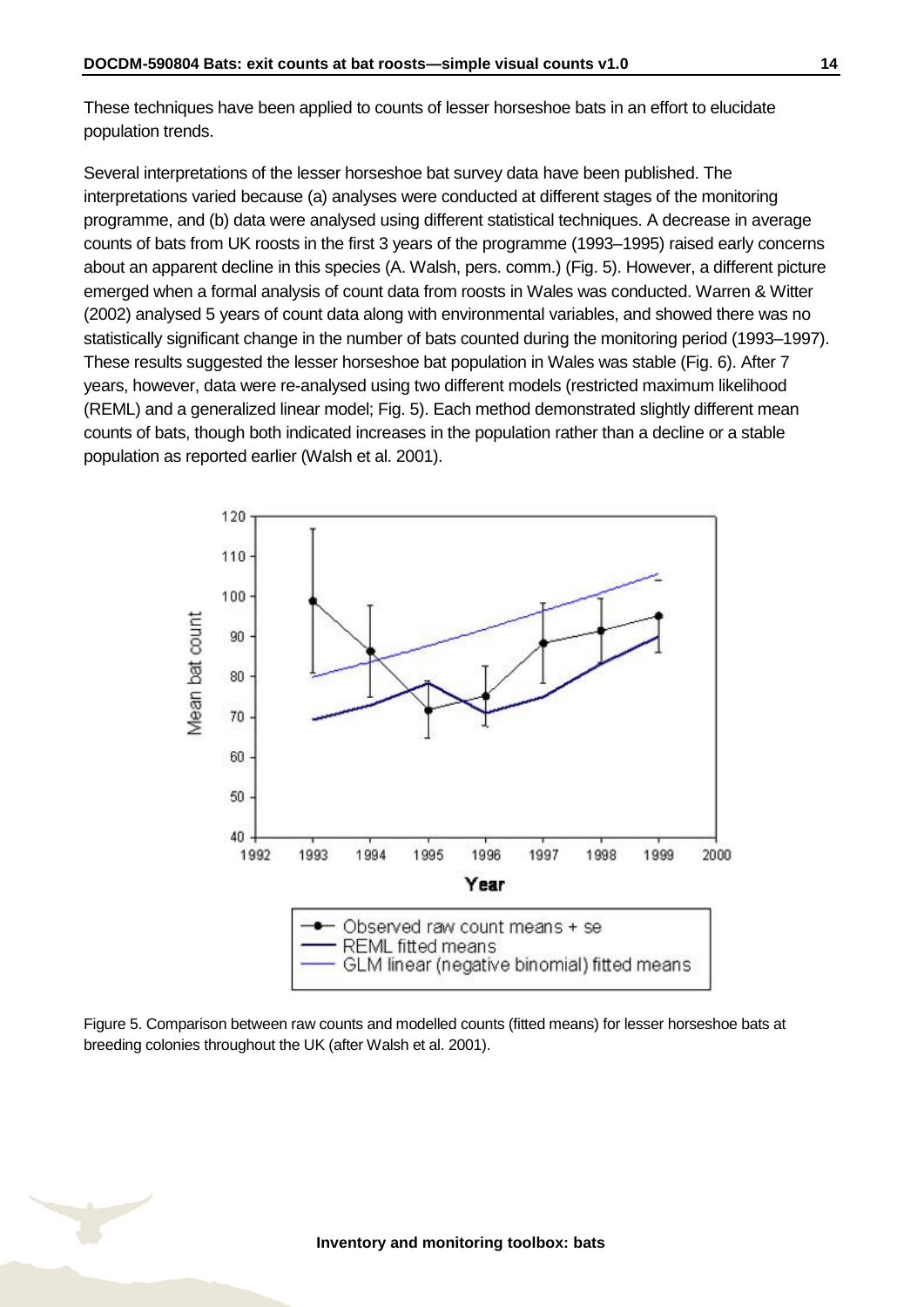

Figure 6. Maximum counts of lesser horseshoe bats at breeding colonies in Wales observed at each site within each year, controlling for significant terms of the final statistical model in relation to Year ( $y = 0.82x-1558.4$ ,  $R2 =$ 0.135) (after Warren & Witter, 2002).

#### Limitations and points to consider

One reason why the fitted mean counts are different when using different analysis methods is that the statistical modelling procedures attempt to account for variation in counts that results from changes in environmental factors (e.g. temperature), which raw counts cannot. These environmental factors can have a profound effect on conspicuousness of bats. Unfavourable conditions can just as easily account for a low raw count as an actual change in population size.

Computer processing speeds now enable better access to General Additive Models (GAMs), which are a non-parametric approach to modelling, useful for zero-inflated data and data that combine both categorical and continuous variables (Barry & Welsh 2002; Borchers et al. 2002). The lesser horseshoe bat counts are now being analysed using GAMs, which provide a more accurate trend. Rather than vindicating earlier fears about population declines, these new data indicate a steady, statistically significant trend, and the average annual increase in colony size is now estimated to be 5.6% (Fig. 7) (Bat Conservation Trust 2005).

There are still some significant limitations to just using colony counts to monitor trends. Colony counts in the NBMP are restricted to areas where the species of interest is known to occur: no potential sites are monitored (i.e. sites where a colony is not present but could be in the future). Colony counts are likely to be effective for monitoring population change only if it is rare for new colonies to be established. Sampling only known roosts means there is no measure of the rate that new colonies are established or their effect on population trends. Little is known about the extent of new colony establishment so it is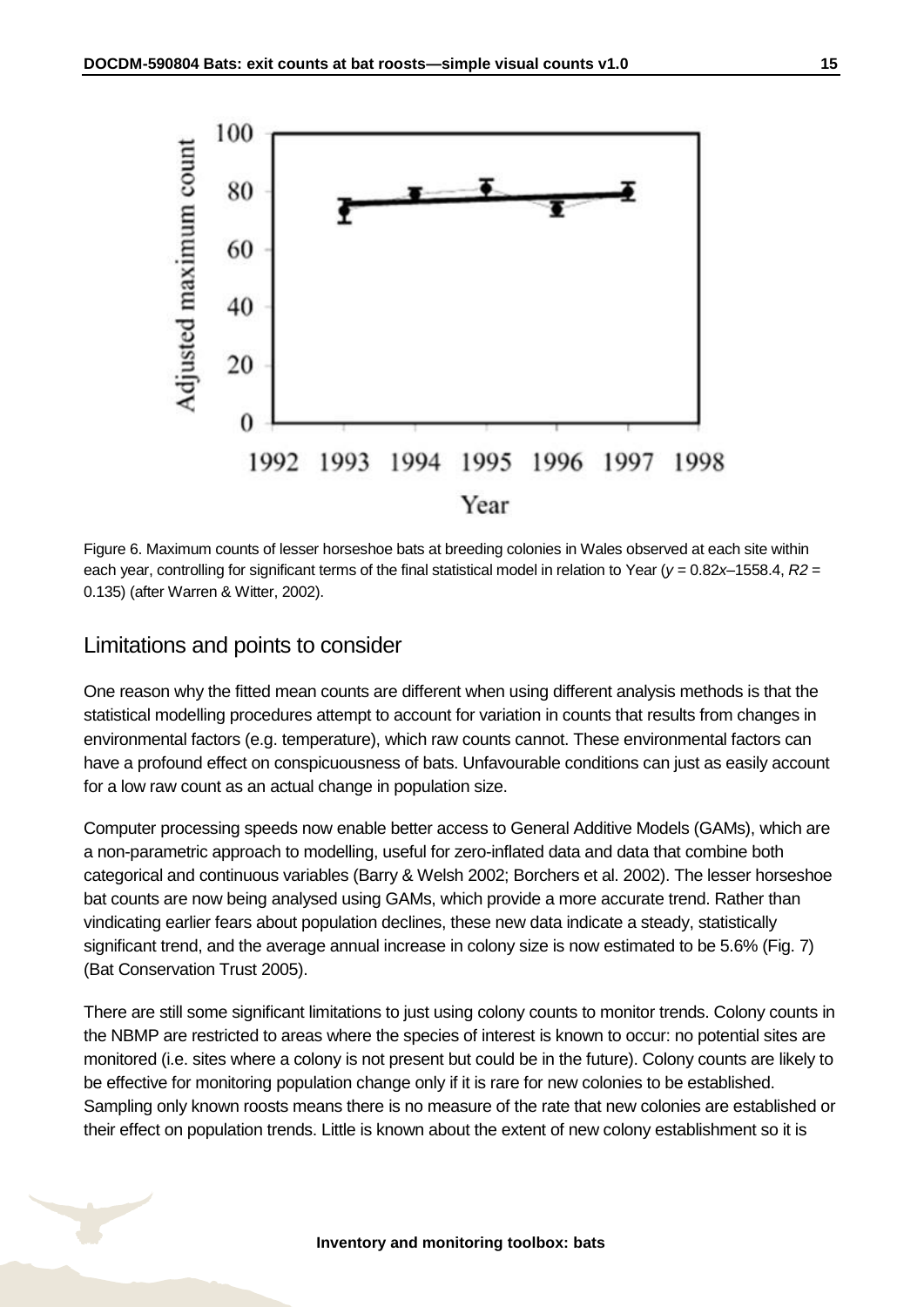difficult to assess the magnitude of the issue. Species such as the lesser horseshoe bat are assumed to form new roosts only occasionally (because they have very specific roost requirements), and the chances of possible erroneous trends derived from colony counts may not be as high as for other species with less stringent roost requirements.



Figure 7. Index of population change for lesser horseshoe bats at breeding colonies using General Additive Models to analyse counts (Bat Conservation Trust 2005).

#### References for case study B

- Barry, S.C.; Welsh, A.H. 2002: Generalized additive modelling and zero inflated count data. *Ecological Modelling 157*: 179–188.
- Bat Conservation Trust. 2005: The National Bat Monitoring Programme annual report 2005*.* Joint Nature Conservation Committee and Bat Conservation Trust, London.
- Borchers, D.L.; Buckland S.T.; Zucchini, W. 2002: Estimating animal abundance: closed populations*.* Statistics for biology and health. Springer-Verlag, London.
- McCullagh, P.; Nelder, J. 1989: Generalized linear models*.* Chapman & Hall, New York.
- Pryde, M.A.; O'Donnell, C.F.J.; Barker, R.J. 2005: Factors influencing survival and long-term population viability of New Zealand long-tailed bats (*Chalinolobus tuberculatus*): implications for conservation. *Biological Conservation 126*: 175–185.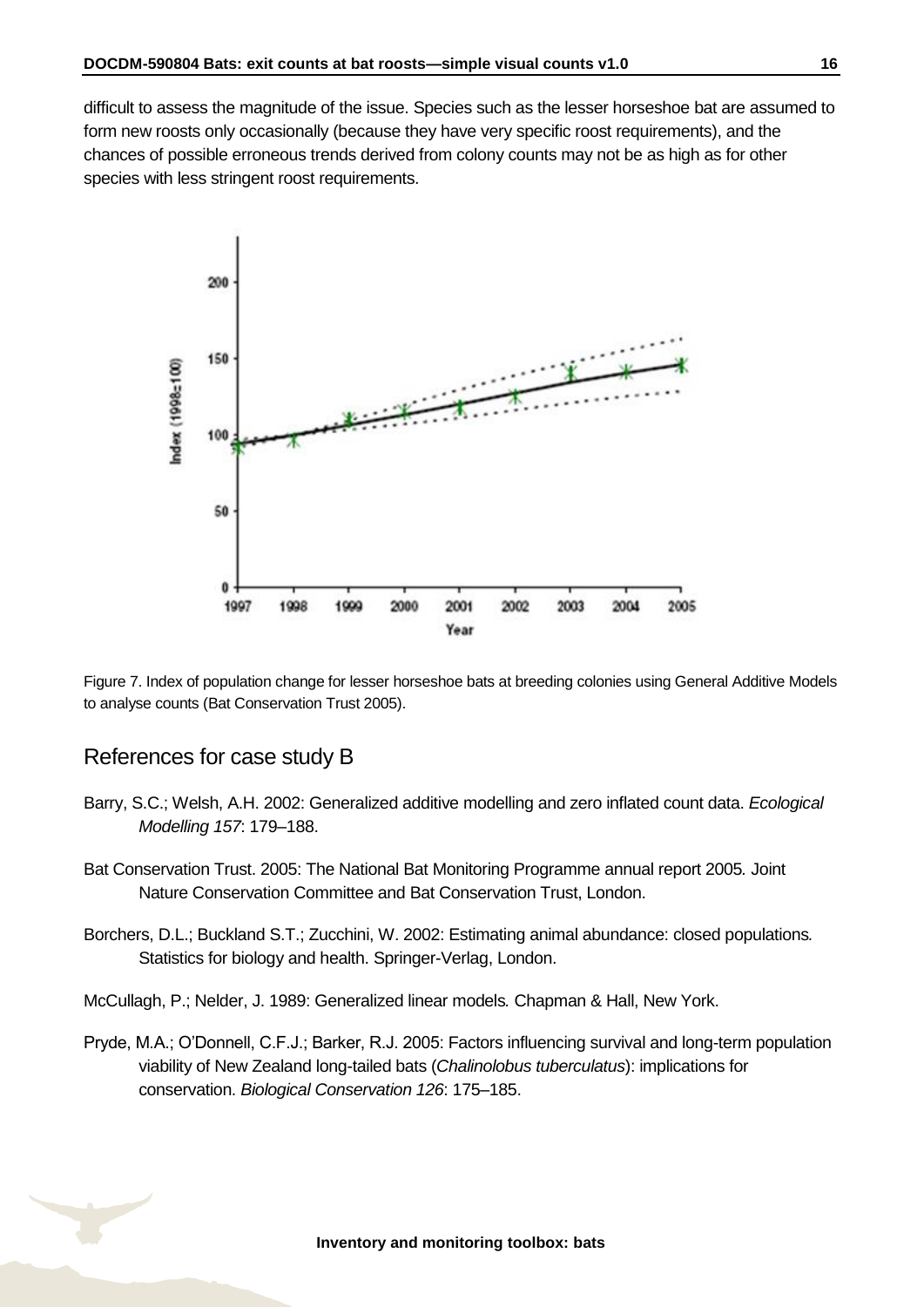- Walsh, A.; Catto, C.; Hutson, A.M.; Racey, P.A.; Richardson, P.; Langton, S. 2001: The UK's National Bat Monitoring Programme. Department of Environment, Transport and the Regions Contract Report No. CR018*.* The Bat Conservation Trust, London.
- Warren, R.D.; Witter, M.S. 2002: Monitoring trends in bat populations through roost surveys: methods and data from *Rhinolophus hipposideros. Biological Conservation 105*: 255–261.

### <span id="page-16-0"></span>Full details of technique and best practice

#### How to conduct a count

Long-tailed bats start to leave roosts at dusk while it is still light. They can simply be counted by observers, without the aid of cameras or video equipment. One or more observers are placed in positions where any flying long-tailed bats will be seen back-lit against the sky. Bat detectors can be used to alert observers to the approach of bats. Long-tailed bats frequently roost high up in trees and are seldom disturbed by observers talking quietly. However, bats using low roosts may be disturbed by noises close to the entrance and emergence may be affected. Noise must be minimised within 20 m of a roost.

In some situations, it is useful to have more than one observer. Depending on the location of the exit holes, or position relative to the forest canopy, it may be difficult to find an observation point where exiting bats will be back-lit. Sometimes the exact exit hole is unknown. In these situations it is good practice to have two or more observers placed in different positions to undertake independent counts. This is useful for validating counts if there are large numbers of bats present. It may be easier to have one person observing the bats and one person recording. Alternatively, a simple tally counter or electronic recording device (e.g. tape recorder, MP3 recorder or mobile phone) can be used as a recording aid.

It is important to tally bats both exiting and entering roosts. Sometimes during early emergence, bats will loop in and out of the entrance, a behaviour known as light-sampling. This doesn't happen very often at tree roosts, but is a common occurrence at caves. Occasionally, individual bats return to the roost after short foraging flights while other bats are still exiting. Without keeping a strict tally of 'ins' and 'outs' the same bats could be counted at least twice, resulting in an overestimate of the total number of bats exiting. The difference between numbers flying in and out gives the net number exiting.

If a roost contains a large number of bats (such as at Grand Canyon Cave), it is helpful to have two people counting at the same exit, either one tallying bats flying out and the other tallying bats flying in, or one person calling out both in and out observations with the other person recording. A third system involves one person keeping the tally by using two mechanical tally counters—one in each hand. Bats seldom emerge in a single stream; they often emerge in bursts with gaps between. If observers are interested in timing and patterns of emergence, bats can be counted at intervals. This approach can also be useful when dealing with large numbers of emerging bats. A previously prepared standardised recording sheet with clearly separated columns to tally 'ins' and 'outs' is also very useful (see 'Blank field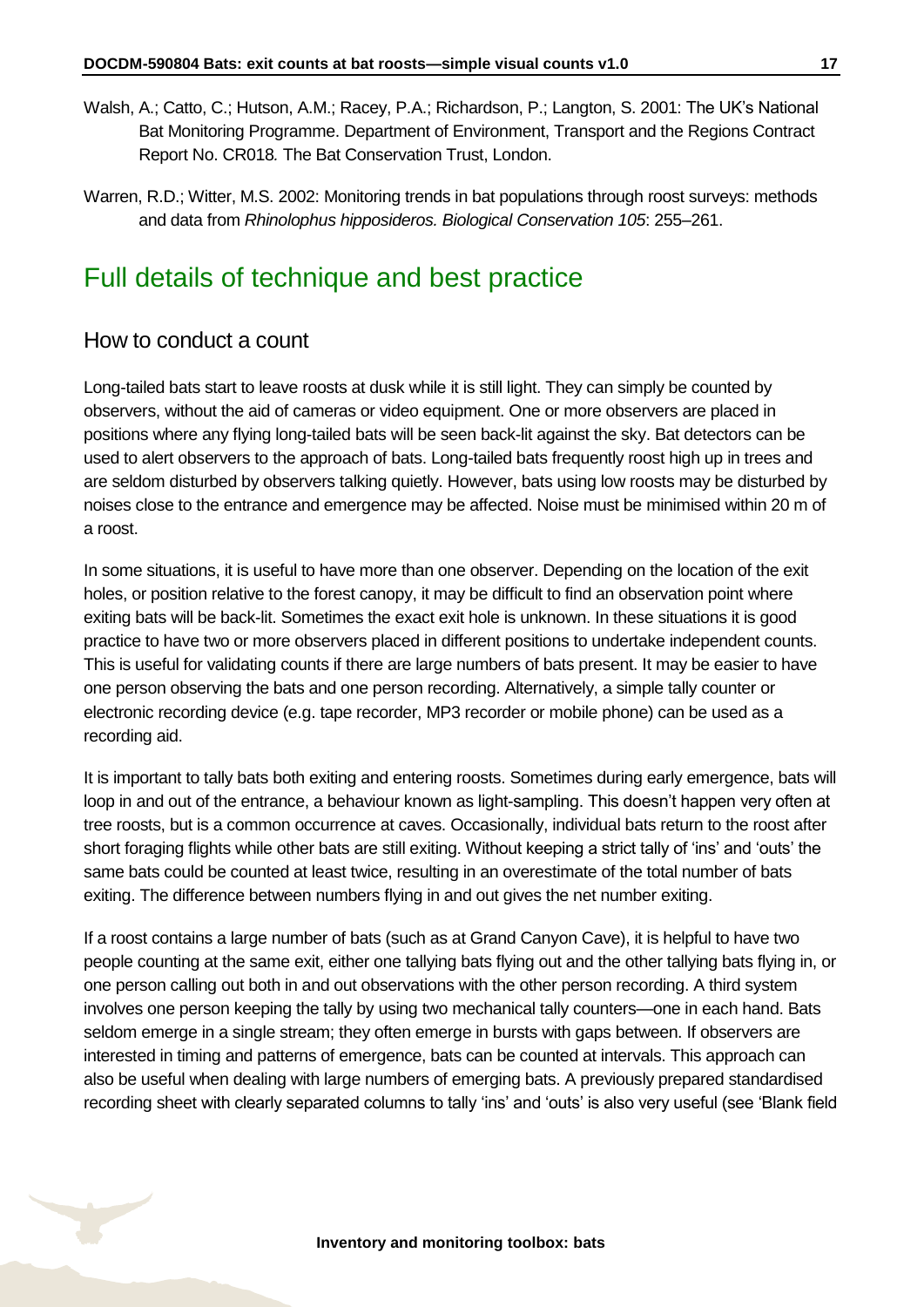sheet: roost counts'—docdm-131425). Alternatively, electronic recording devices can be used in the field and the information can be transcribed into datasheets and databases at a later date.

Colonies of long-tailed bats roosting in trees are generally relatively small, with < 100 bats present at one time. If numbers are low, it is often possible to record emergence time for almost every individual.

#### Timing

In the Eglinton Valley, long-tailed bats can emerge up to 1 hour before sunset, but most start emerging between 20 minutes before and 20 minutes after sunset. Therefore, roost counts must begin at least 30 minutes before sunset. Because bats often emerge in bursts with gaps between, and juveniles emerge significantly later than adults, it is difficult to know precisely when to end a count. To ensure as complete a count as possible, the count must continue until it is too dark to see. Unfortunately, newly-fledged bats frequently do not emerge until after all the adults have left, and then it is too dark to see them with the naked eye.

#### What to record

A standardised recording sheet should be used (see 'Blank field sheet: roost counts'—docdm-131425). Date, location and a basic description of the roost and its exit holes are essential to help with future counts. Long-tailed bats use a large number of roosts and only occupy them for 1–2 days, but they return to the same roosts every season (O'Donnell & Sedgeley 2006).

To help assess how accurate a count is, the start time, end time, and time of first bat emergence should also be recorded. A range of variables including time of year, temperature and weather can affect bat activity. It is important to collect data on a range of environmental variables as this may help interpretation of results. If observers are interested in timing and patterns of emergence, exit times can be recorded for individual bats or 'bursts' of bats.

#### Best practice for counting long-tailed bats exiting roosts

- It is helpful to mark a trail into roost sites in the forest using coloured and/or reflective tags so that it is easy to find the route back out in the dark.
- Counts must begin at least 30 minutes before sunset.
- There should be a minimum of two observers for new roost sites.
- Bat detectors should be used to aid counts.
- Number of bats flying in and flying out should be tallied, with the net result used to estimate total bats exiting.
- Counts should finish when it has become too dark to see exiting bats.
- Start and end time of counts should be recorded, as well as time of first and last bat emergence.
- Environmental variables, including temperature and weather conditions, must be recorded in order to interpret results.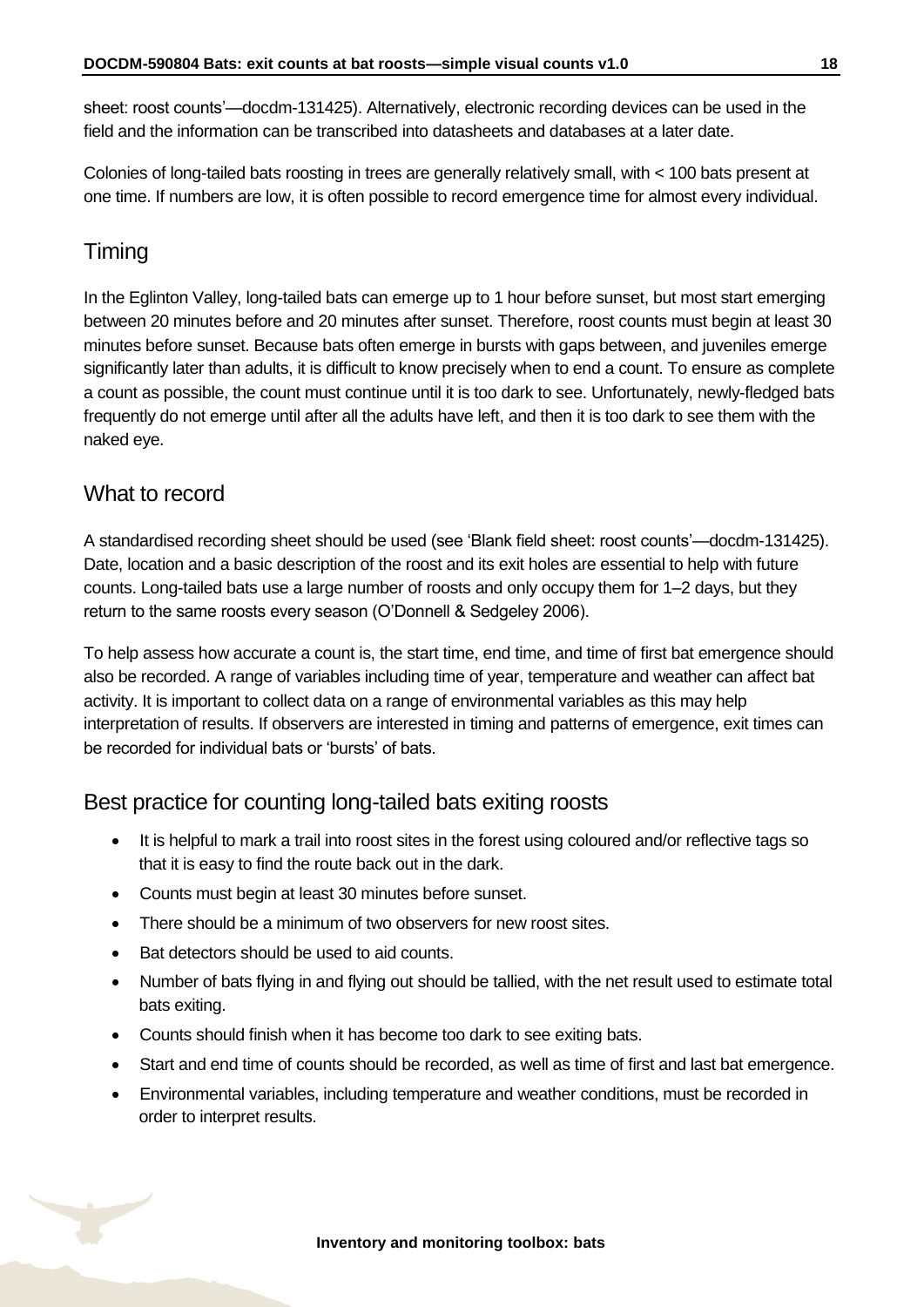### <span id="page-18-0"></span>References and further reading

- Barry, S.C.; Welsh, A.H. 2002: Generalized additive modelling and zero inflated count data*. Ecological Modelling 157*: 179–188.
- Borchers, D.L.; Buckland, S.T.; Zucchini, W. 2002: Estimating animal abundance: closed populations*.*  Statistics for biology and health. Springer-Verlag, London.
- Kunz, T.H. 2003: Censusing bats: challenges, solutions, and sampling biases. In O'Shea, T.J.; Bogan, M.A. (Eds): *Monitoring trends in bat populations of the United States and territories: problems and prospects*. U.S. Geological Survey, Biological Resources Discipline, Information and Technology Report, USGS/BRD/ITR 2003–0003. 274 p.
- Lloyd, B.D. 2002. The ecology and molecular ecology of the New Zealand lesser short-tailed bat *Mystacina tuberculata.* PhD thesis, Massey University, Palmerston North.
- McCullagh, P.; Nelder, J. 1989: Generalized linear models*.* Chapman & Hall, New York.
- O'Donnell, C.F.J. 2002: Variability in numbers of long-tailed bats *(Chalinolobus tuberculatus)* roosting in Grand Canyon Cave, New Zealand: implications for monitoring population trends*. New Zealand Journal of Zoology 29*: 273–284.
- O'Donnell, C.F.J.; Christie, J.; Corben, C.; Sedgeley, J.A.; Simpson, W. 1999: Rediscovery of shorttailed bats (*Mystacina* sp.) in Fiordland, New Zealand: preliminary observations of taxonomy, echolocation calls, population size, home range, and habitat use*. New Zealand Journal of Ecology 23*: 21–30.
- O'Donnell, C.F.J.; Sedgeley, J.A. 1999: Use of roosts by the long-tailed bat, *Chalinolobus tuberculatus, in temperate rainforest in New Zealand. Journal of Mammalogy 80*: 913–923.
- O'Donnell, C.F.J.; Sedgeley, J.A. 2006: Causes and consequences of tree-cavity roosting in a temperate bat, *Chalinolobus tuberculatus*, from New Zealand*.* In Zubaid, A.; McCracken, G.F.; Kunz, T.H. (Eds): Functional and evolutionary ecology of bats. Oxford University Press, Oxford.
- Pryde, M.A.; O'Donnell, C.F.J.; Barker, R.J. 2005: Factors influencing survival and long-term population viability of New Zealand long-tailed bats (*Chalinolobus tuberculatus*): implications for conservation*. Biological Conservation 126*: 175–185.
- Sedgeley, J.A. 2001: Winter activity in the tree-roosting lesser short-tailed bat, *Mystacina tuberculata,* in cold-temperate climate in New Zealand*. Acta Chiropterologica 3*: 179–195.
- Sedgeley, J.A.; Anderson, M. 2000: Capture and captive maintenance of short-tailed bats on Whenua Hou and monitoring of wild bats during the kiore eradication programme winter 1998. Report to the Department of Conservation, Invercargill (unpublished).
- Sedgeley, J.A.; O'Donnell, C.F.J. 1996: Harp-trapping bats at tree roosts in tall forest and an assessment of the potential for disturbance*. Bat Research News 37*: 110–114.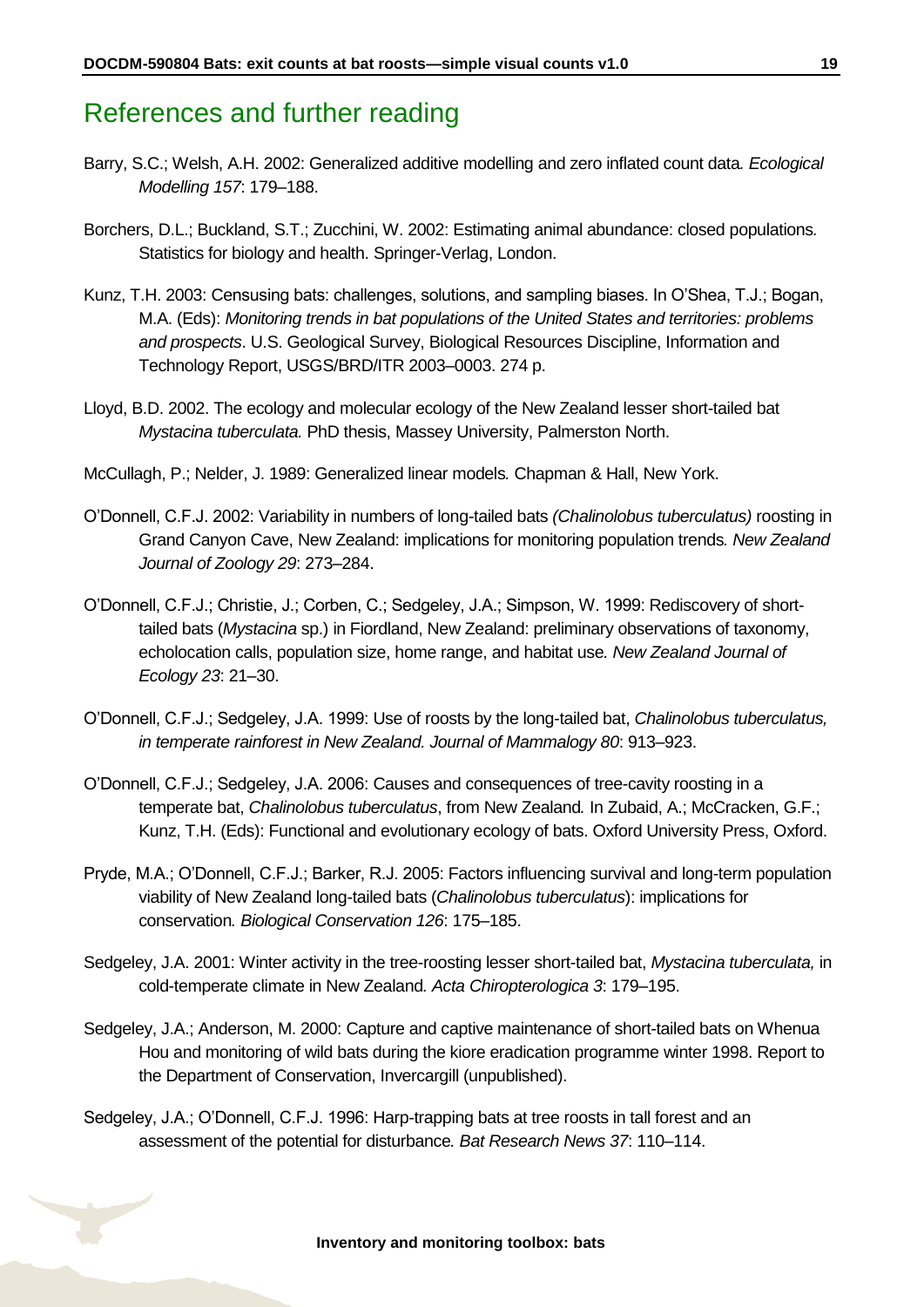- Specht, P. 2002: Short-tailed bat population census 2002*.* Report to the Department of Conservation, Ōhakune (unpublished).
- Thomas, D.W.; LaVal, R.K. 1988: Survey and census methods*.* In Kunz, T.H. (Ed.): Ecological and behavioral methods for the study of bats. Smithsonian Institution Press, Washington, DC.
- Walsh, A.; Catto, C.; Hutson, A.M.; Racey, P.A.; Richardson, P.; Langton, S. 2001: The UK's Bat Monitoring Programme*.* Department of Transport, the Environment and the Regions Contract Report CRO18. The Bat Conservation Trust, London.
- Walsh, A.L.; Harris, S. 1996: Factors determining the abundance of vespertilionid bats in Britain: geographical, land class and local habitat relationships. *Journal of Applied Ecology 33*: 519–529.